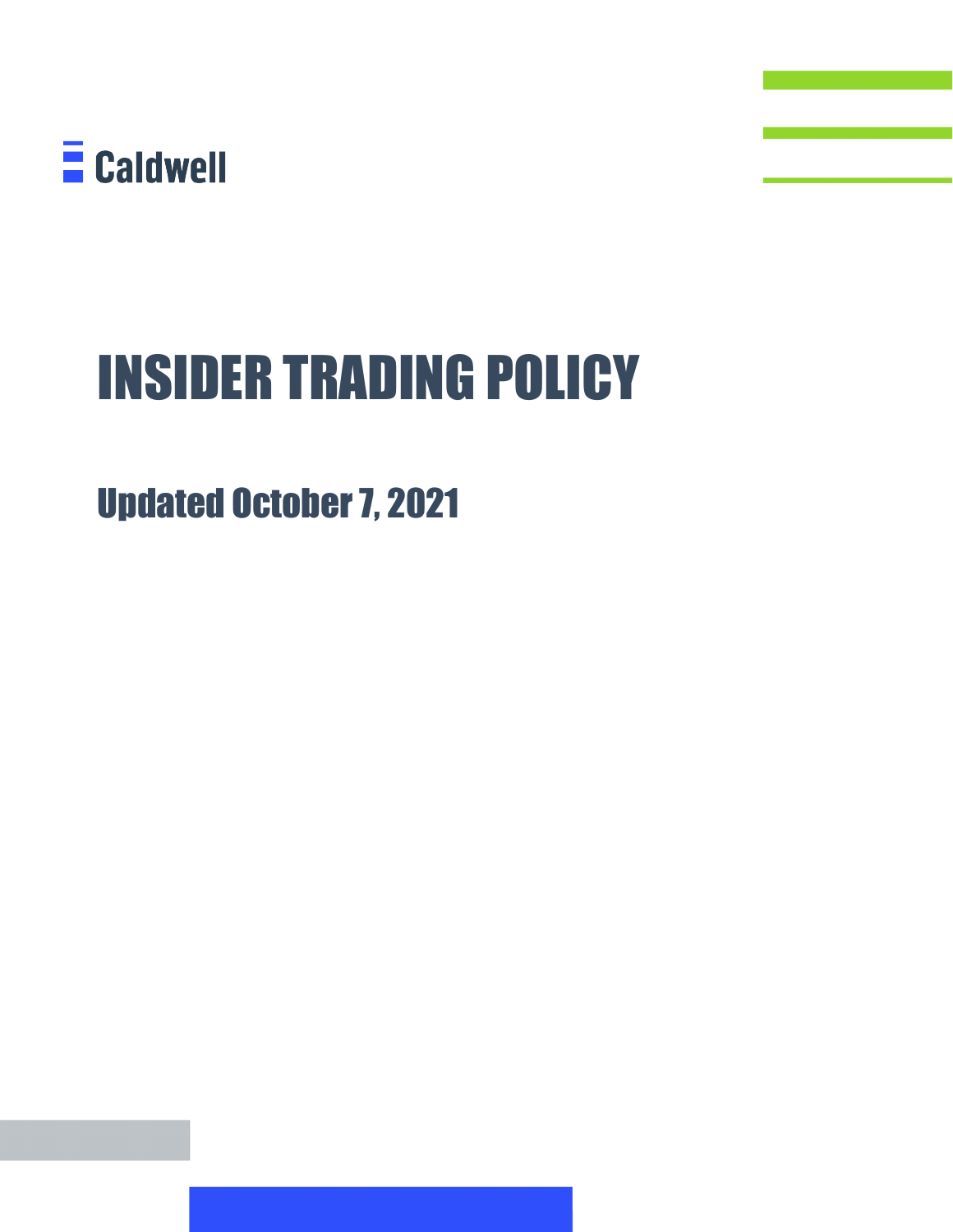## Insider Trading Policy

## 1. INTRODUCTION

The Caldwell Partners International Inc. as a public company has internal guidelines to control transactions involving its securities by all Caldwell team members to ensure Caldwell team members are aware of and comply with their legal obligations and Caldwell's policy with respect to "insider trading" and "tipping". "Caldwell" or the "Company", as used in this policy, means The Caldwell Partners International Inc. and its subsidiaries.

We expect every Caldwell team member to fully comply with all applicable legal requirements and this policy. The objectives of this policy are to:

- − Educate Caldwell team members about their legal obligations with respect to insider trading and tipping; and
- − Foster and facilitate compliance with applicable laws to prevent transactions by Caldwell team members that would not be in full compliance with the legal requirements.

## 1.1 Scope of this Policy

This policy applies to all Caldwell team members.

## 2. LEGAL BACKGROUND

## 2.1 Insider Trading

- (a) Canadian securities legislation prohibits anyone in a "special relationship" with Caldwell (as defined in section 2.3 below) from trading in Caldwell securities with knowledge of material fact or material change (as defined in section 2.3 below) that has not been generally disclosed.
- (b) Canadian securities legislation also prohibits anyone in a "special relationship" with Caldwell from trading in the securities of any public company other than Caldwell when he or she has knowledge of a material fact or material change regarding that other public company which has not been generally disclosed and which knowledge was gained:
	- − During the course of his or her work at Caldwell;
	- − Because he or she is in a "special relationship" with that other company; or
	- − Because he or she was "tipped" by another person who was in a "special relationship" with that other public company.

This prohibited activity as set out in paragraphs (a) and (b) is commonly known as "insider trading."

## 2.2 Tipping

Canadian securities legislation prohibits a public company or any person in a "special" relationship" with a public company from informing any other person, other than in the "necessary course of business," of a material fact or material change before the material fact or material change has been generally disclosed. This prohibited activity is commonly known as "tipping." Both the person who provides the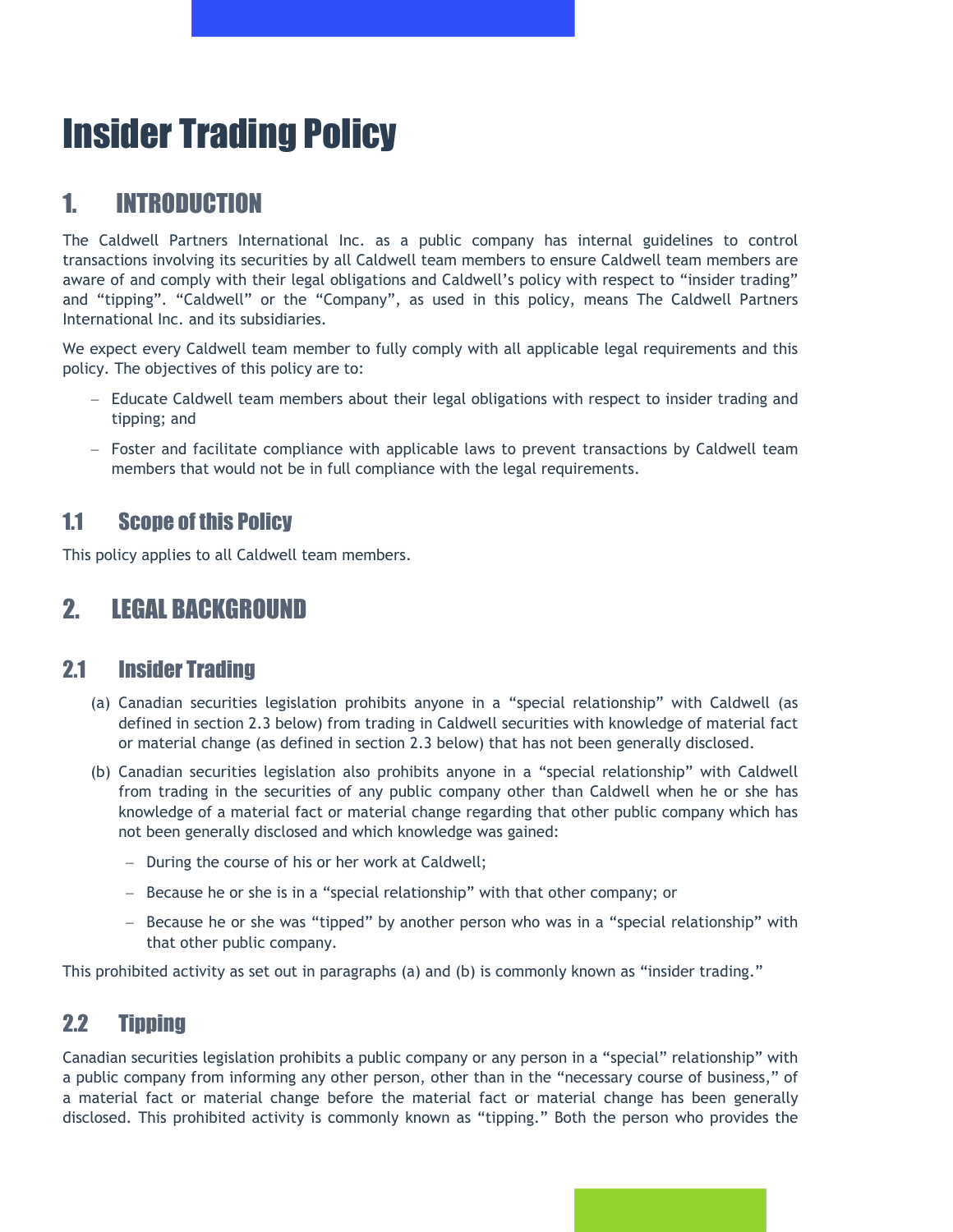information and the person who receives the information could be liable under securities laws if the person who receives the information trades in securities.

#### 2.3 Definitions

- (a) "blacked-out employee" means a Caldwell team member who is described in Section 3.3(a)(ii) of this policy.
- (b) "Caldwell team member": refers to each director, officer and employee of Caldwell or any of its subsidiaries.
- (c) "Compliance Officer" means the compliance officer designated under Caldwell's Code of Business Conduct and Ethics.
- (d) "discretionary black-out periods" are imposed from time to time on Caldwell team members, in addition to the regularly scheduled black-out periods, following consultation with the Chief Executive Officer and the Chief Operating and Financial Officer.
- (e) "insider" means a Caldwell team member who is described in Section 3.3(a)(i) of this policy.
- (f) "material change": in relation to the affairs of Caldwell, means a change in the business, operations, or capital of Caldwell that would reasonably be expected to have a significant effect on the market price or value of any of the securities of Caldwell, or a decision to implement such a change made by: (a) senior management of Caldwell who believe that confirmation of the decision by the board of directors of Caldwell is probable; or (b) the board of directors of Caldwell.
- (g) "material fact": in relation to securities issued or proposed to be issued by Caldwell, means a fact that would reasonably be expected to have a significant effect on the market price or value of such securities.
- (h) "material information": means any information relating to the business and affairs of Caldwell, that (a) results in, or would reasonably be expected to result in, a significant change in the market price or value of any of the listed securities of Caldwell or (b) a prudent investor would find important in making an investment decision with respect to Caldwell securities. Material information includes both material changes and material facts. (See attached Schedule "A" for examples of potential material information.)
- (i) "regularly scheduled black-out periods" begin the first day of the month following each quarter or year-end, and ends on the close of business on the second business day following the day on which Caldwell discloses its annual or quarterly financial results.
- (j) "special relationship": for the purpose of this policy, a person is in a special relationship with Caldwell if the person:
	- i. is a Caldwell team member;
	- ii. is an insider of Caldwell;
	- iii. is engaging in or is proposing to engage in any business or professional activity with or on behalf of any one of Caldwell, or a subsidiary, and includes, without limitation, a consultant; or
	- iv. learns of a material fact or material change from another person or company and knows, or ought reasonably to have known, that the other person or company is in a special relationship with Caldwell.
- (k) "subsidiary" has the meaning given to that term in the Securities Act (Ontario).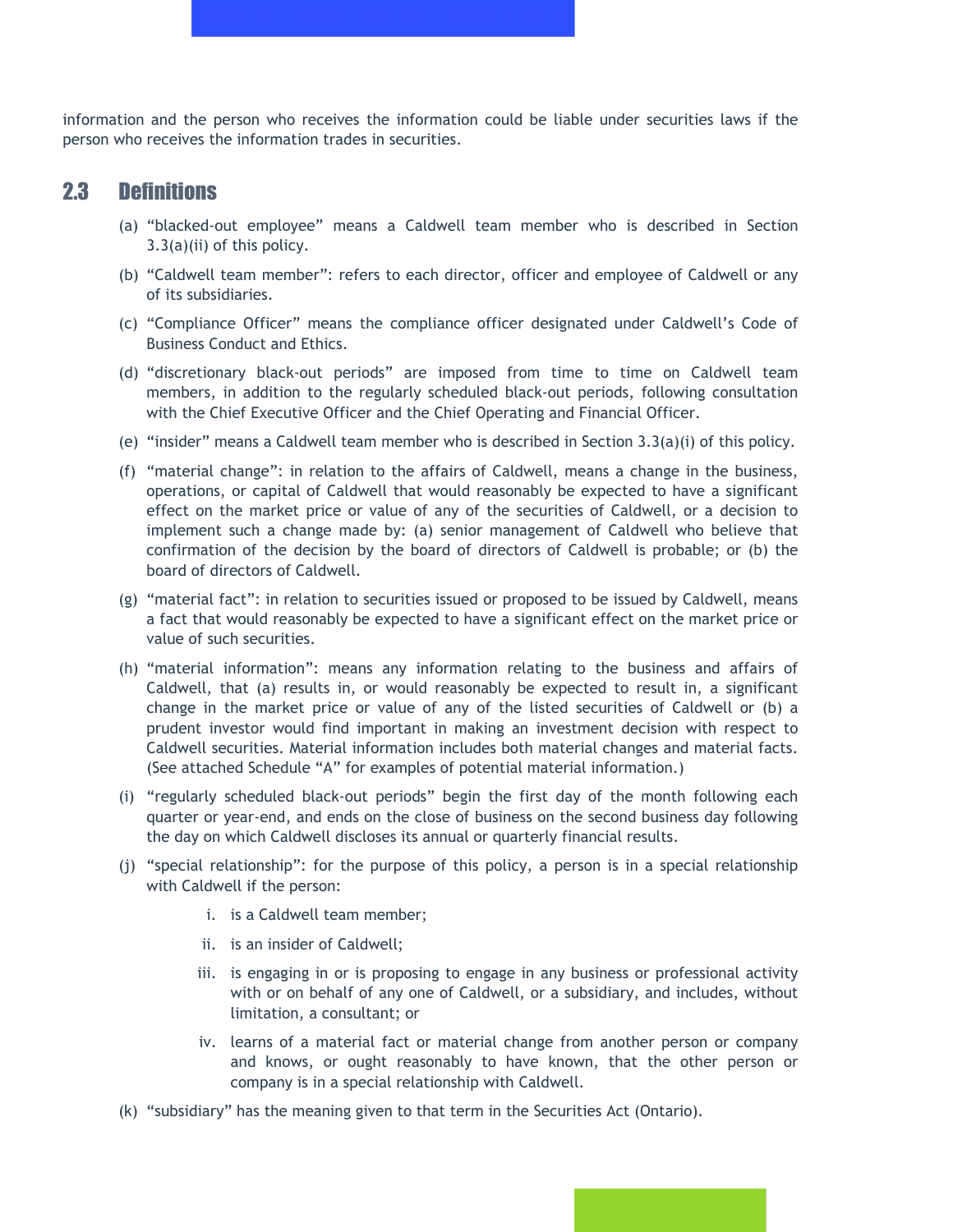## 3. OBLIGATIONS

#### 3.1 Obligations on All Caldwell Team Members

- (a) Caldwell team members cannot trade in securities of Caldwell while in possession of material information with respect to Caldwell which has not yet been generally disclosed.
- (b) Caldwell team members cannot trade in the securities of another public company while in possession of material information regarding that public company which knowledge was gained during the course of their work at Caldwell, if the material information has not been generally disclosed to the public.
- (c) Caldwell team members cannot inform other people of material information regarding Caldwell before that material information has been generally disclosed, unless the Caldwell team member discloses that material information in the "necessary course of business" and obtains a no trade and confidentiality agreement from the other party.
- (d) Caldwell team members cannot recommend or encourage another person to trade in securities of a public company while in possession of material information regarding that public company that has not yet been generally disclosed.
- (e) Caldwell team members cannot inform other people of material information regarding a public company where they have gained that knowledge of material information regarding that public company in the course of their work at Caldwell before that material information has been generally disclosed, unless the Caldwell team member discloses that material information in the "necessary course of business" and obtains a no trade and confidentiality agreement from the other party.

The "necessary course of business" exception is a limited one and exists so as not to unduly interfere with a company's ordinary business activities. The exception could cover communications that are required to be made to further the business purposes of Caldwell with:

- − Vendors, suppliers or strategic partners on issues such as sales and marketing and supply contracts;
- − Employees, officers and board members;
- − Lenders, legal counsel and underwriters, auditors and other professional advisors to the company;
- − Credit rating agencies;
- − Labour unions and industry associations; or
- − Government agencies

## 3.2 Prohibitions Against Short Selling and Certain Trading

In addition to the obligations set forth in Section 3.1 above, all Caldwell team members who are Insiders (as defined in section 3.3(a) below) and all Caldwell team members who are officers of the company, including individuals in acting positions, shall not engage in the short selling of, or trading in puts, calls or options in respect of securities of Caldwell.

At any time, if the Compliance Officer is aware of any information that restricts personnel from trading, the officer will immediately inform the board of Caldwell.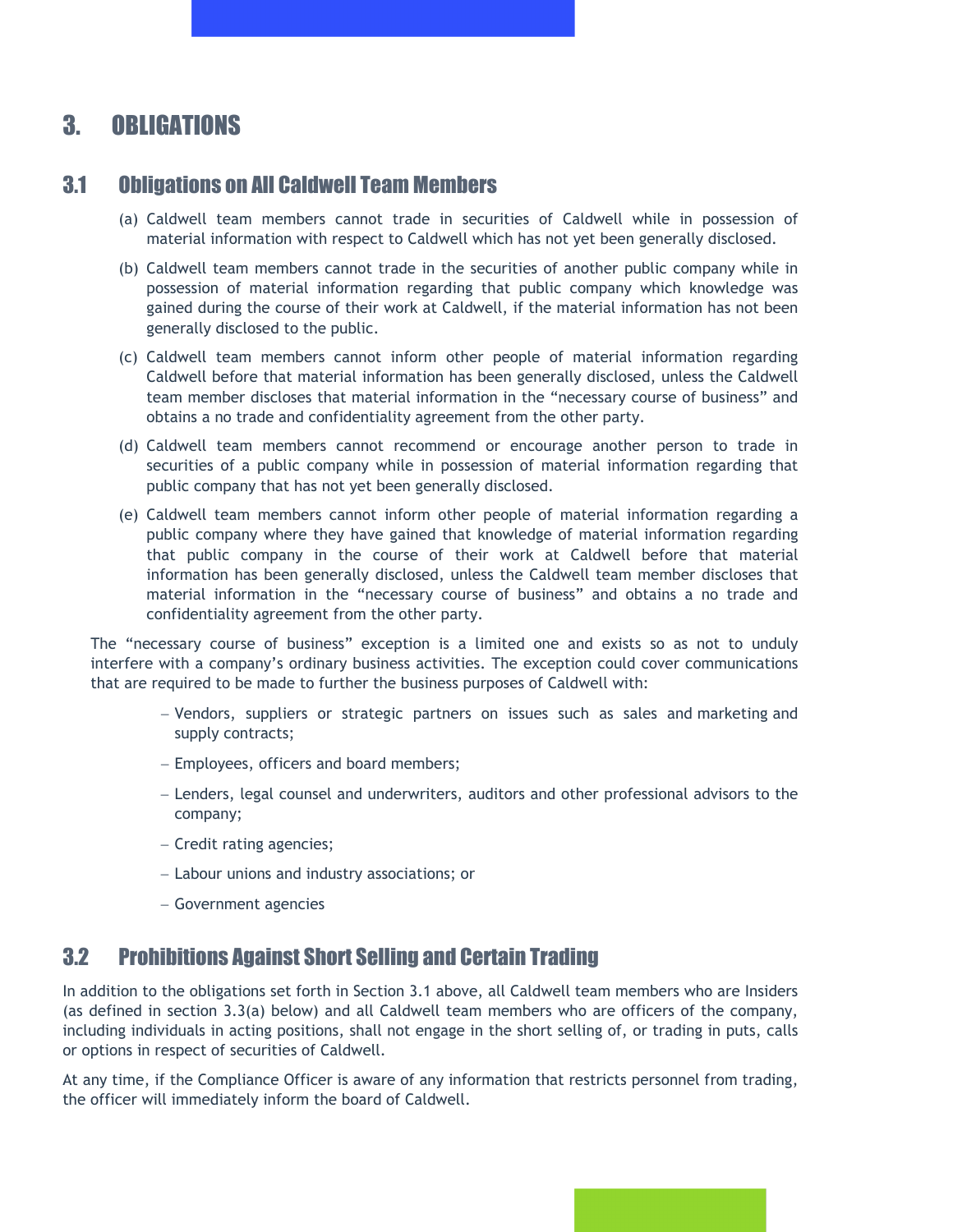#### 3.3 Additional Obligations on Insiders and Blacked-Out Employees

Additional obligations are imposed on Caldwell team members who are insiders and blacked- out employees, in the manners described in this section 3.3.

#### **(a) Definitions**

- i. Who is a reporting insider?
	- the CEO, CFO or COO of the reporting issuer, of a significant shareholder of the reporting issuer or of a major subsidiary of the reporting issuer;
	- a director of the reporting issuer, of a significant shareholder of the reporting issuer or of a major subsidiary of the reporting issuer;
	- a person or company responsible for a principal business unit, division or function of the reporting issuer;
	- a significant shareholder of the reporting issuer;
	- a significant shareholder based on post-conversion beneficial ownership of the reporting issuer's securities and the CEO, CFO, COO and every director of the significant shareholder based on post-conversion beneficial ownership;
	- a management company that provides significant management or administrative services to the reporting issuer or a major subsidiary of the reporting issuer, every director of the management company, every CEO, CFO and COO of the management company, and every significant shareholder of the management company;
	- an individual performing functions similar to the functions performed by any of the insiders described in any of the six bullet points set forth directly above;
	- the reporting issuer itself, if it has purchased, redeemed or otherwise acquired a security of its own issue, for so long as it continues to hold that security; or
	- any other insider that:
		- − in the ordinary course receives or has access to information as to material facts or material changes concerning the reporting issuer before the material facts or material changes are generally disclosed; and
		- − directly or indirectly exercises, or has the ability to exercise, significant power or influence over the business, operations, capital or development of the reporting issuer.
- ii. Who is a blacked-out employee for the purposes of regularly scheduled black-out periods?

The following are blacked-out employees of Caldwell during regularly scheduled blackout periods:

- all insiders and officers, including members in acting positions; and
- all Caldwell team members who receive notice from the Compliance Officer that they are designated blacked-out employees during such periods. Until further notice, all of the following are designated blacked-out employees: (i) designated employees reporting directly to the CEO or CFO and (ii) finance staff
- iii. Who is a blacked-out employee for the purposes of discretionary black-out periods?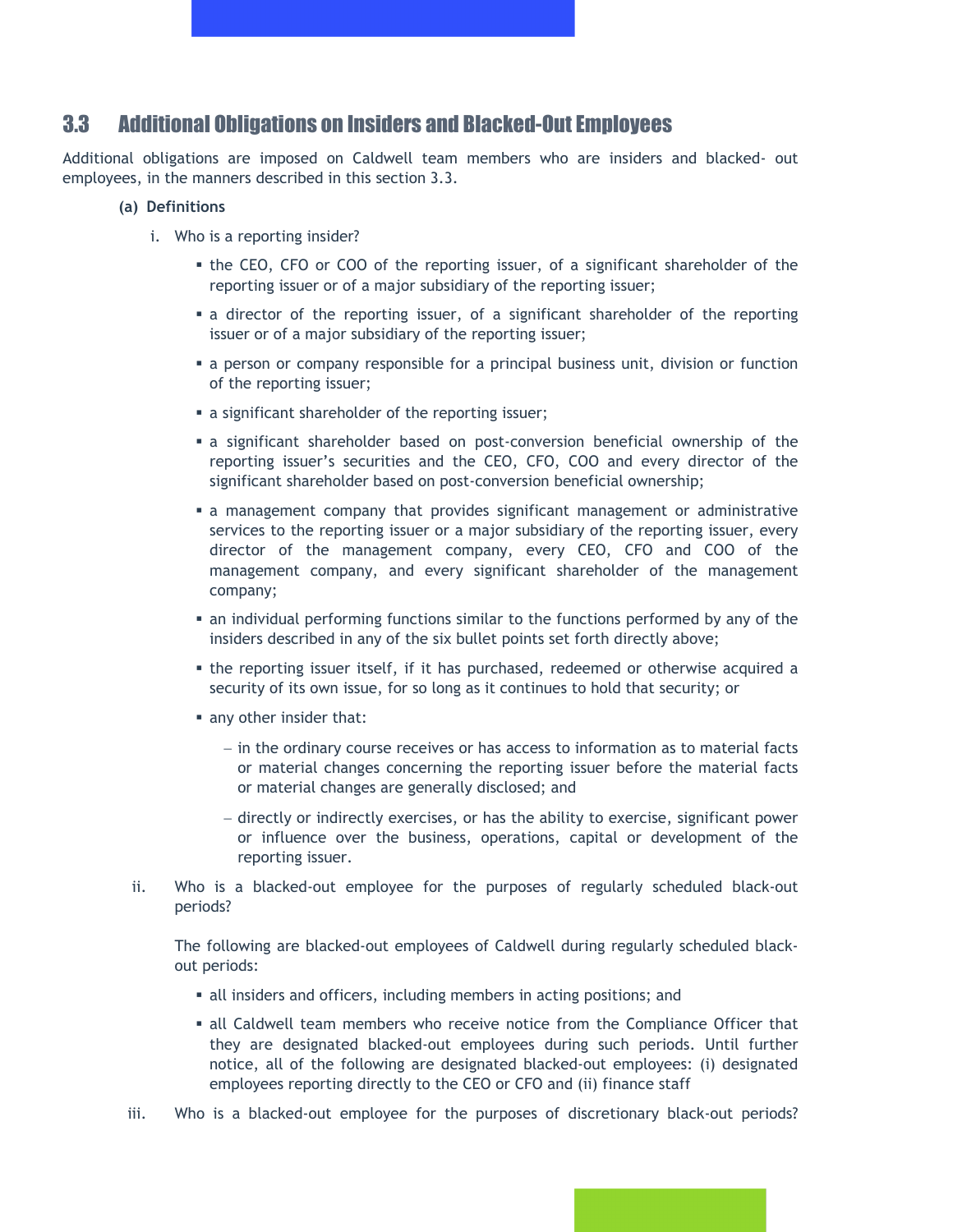All Caldwell team members who receive notice that they are designated blacked-out employees during such periods.

#### **(b) Additional Obligations on Insiders**

i. Insider reports

Under securities laws and Caldwell policy, reporting insiders are required to file a report (the "insider report") with securities regulators any time they trade in shares, debt securities, options (including the grant and exercise of options), deferred share units, performance stock units or restricted stock units of the company, including certain derivative based transactions and equity monetization transactions related thereto. Examples of such derivative based transactions include total return swaps and credit default swaps. Reporting insiders must file an insider report electronically through the "System for Electronic Disclosure by Insiders" ("SEDI") within 10 days of becoming a reporting insider and thereafter, within 5 days after each trade or as otherwise directed by securities regulations.

Canadian securities legislation provides some exemptions from filing insider reports. Please contact the Compliance Officer for further information on exceptions.

ii. Notice to Compliance Officer

All insiders must give prior notice to the Compliance Officer any time they wish to trade in any of the securities of Caldwell and report back to the Compliance Office once any trade is completed.

#### **(c) Obligations on Blacked-Out Employees**

During regularly scheduled black-out periods, the affected blacked-out employees cannot:

- trade in any shares or debt of Caldwell or any other public company; or
- exercise stock options.
- During discretionary black-out periods, the affected blacked-out employees cannot:
- trade in the securities specified in the black-out notice; or
- exercise stock options.

#### 3.4 Waiver

Notwithstanding any of the prohibitions contained in section 3.3, the Compliance Officer may, at his or her discretion, waive the prohibitions contained in section 3.3 in exceptional circumstances, provided that the Caldwell team member seeking the waiver does not have any undisclosed material information and that making such an exception would not violate any applicable securities laws. The Compliance Officer will report any such waivers to the Nomination/Corporate Governance Committee at the next regularly scheduled meeting of the Nominating/Corporate Governance Committee meeting.

## 3.5 Potential Civil and Criminal Penalties

The consequences of prohibited insider trading, tipping or a failure to file an insider report where required on a timely basis can be severe and may include dismissal, fines and both civil and criminal sanctions.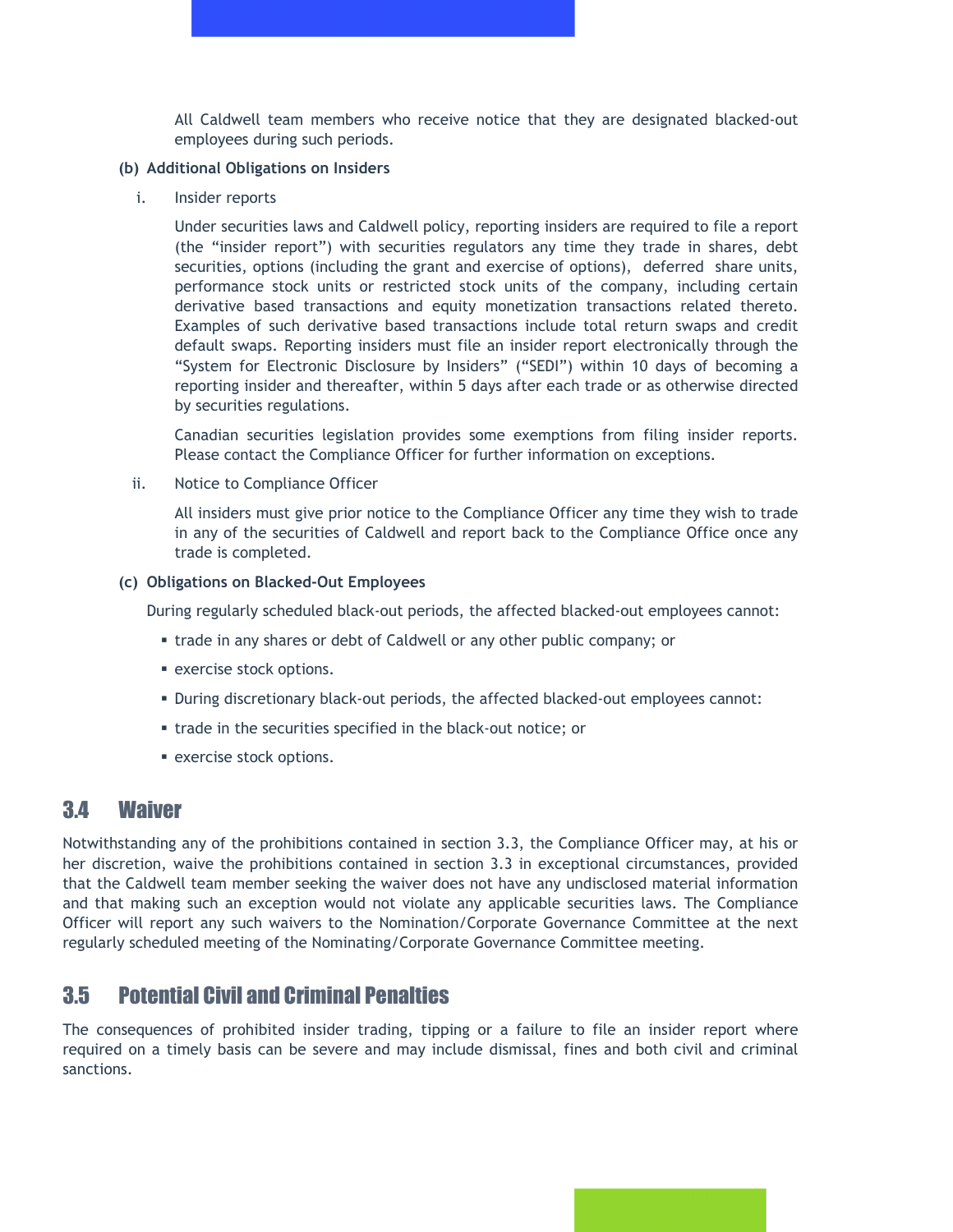## Insider Trading Quick Reference List

## DO NOT TRADE IN SECURITIES OF CALDWELL OR OF ANOTHER PUBLIC COMPANY WHEN YOU:

- Know material information about Caldwell which has not been generally disclosed and disseminated to the public
- Know material information about another public company which has not been generally disclosed and disseminated to the public and you learned of such material information because of your business or dealing with Caldwell
- Are subject to a black-out period
- Have received another notice from the Compliance Officer that you cannot trade in securities.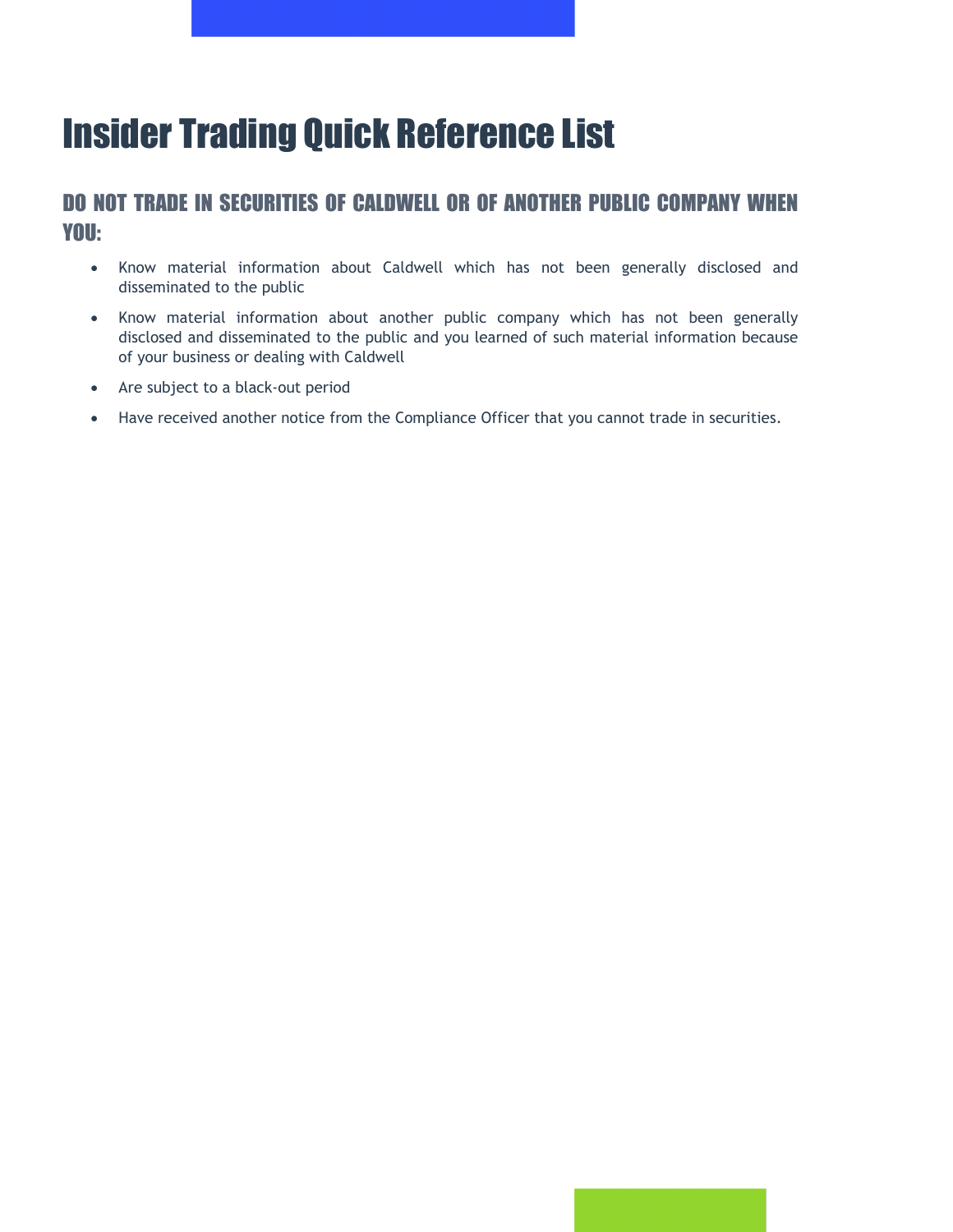## SCHEDULE A

## EXAMPLES OF POTENTIALLY MATERIAL INFORMATION

The following are examples of the types of changes or facts that may be material as set out in Section 4.3 of National Policy 51-201. This list is not exhaustive and is not a substitute for the Disclosure Committee exercising its own judgement in making materiality determinations.

### Changes in Corporate Structure:

- changes in share ownership that may affect control of the Company;
- major reorganizations, amalgamations, or mergers; and
- take-over bids, issuer bids, or insider bids.

### Changes in Capital Structure:

- the public or private sale of additional securities;
- planned repurchases or redemptions of securities;
- planned splits of common shares or offerings of warrants or rights to buy shares;
- any share consolidation, share exchange, or stock dividend;
- changes in the Company's dividend payments or policies;
- the possible initiation of a proxy fight; and
- material modifications to rights of security holders.

#### Changes in Financial Results:

- a significant increase or decrease in near-term earnings prospects;
- unexpected changes in the financial results for any periods;
- shifts in financial circumstances, such as cash flow reductions, major asset write-offs or writedowns;
- changes in the value or composition of the Company's assets; and
- any material change in the Company's accounting policy.

#### Changes in Business and Operations:

- any development that affects the Company's resources, technology, products or markets;
- a significant change in capital investment plans or corporate objectives;
- major labour disputes or disputes with major contractors or suppliers;
- significant new contracts, products, patents or services or significant losses of contracts or business;